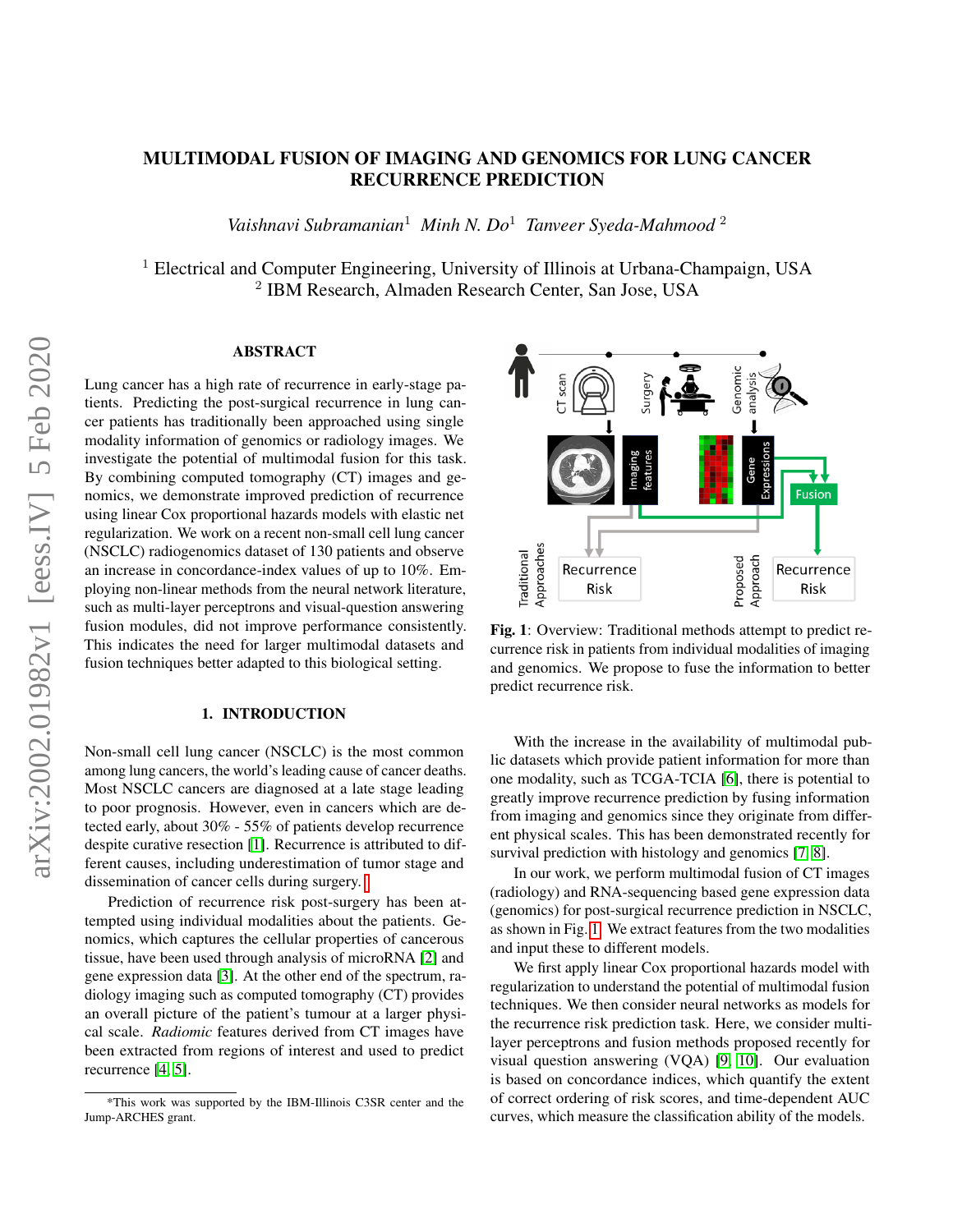#### 2. PRELIMINARIES

#### 2.1. Data and feature extraction

We work with the NSCLC-Radiogenomics dataset [\[11\]](#page-4-10) of 211 patients. CT imaging, gene expression and recurrence information are all available for 130 of these patients. Further, those patients who underwent adjuvant/neo-adjuvant therapy in addition to surgical resection were removed from the patient cohort, yielding 107 patients. This is done to avoid any influence of non-surgical intervention mechanisms on cancer growth suppression.

The gene expression (RNA-sequencing) data was available for all patients for 5268 genes. The top 500 most variant genes in terms of RNAseq expression were chosen to pick a subset of most relevant genes. This served directly as the genomics feature vector  $(f_a)$ .

The segmentations for nodules in the CT images obtained from the dataset were processed using the DICOM Toolkit dcmtk to obtain nodule masks. These masks were fed into a standard radiomics library [\[12\]](#page-4-11) to obtain a 107-dimensional PyRadiomic (PyRad) features  $(f_p)$  capturing texture and intensity patterns of the nodule and its immediate surrounding tissues of the lung. In addition, the different 2D slices within the mask area were processed through an Imagenet-pretrained DenseNet [\[13\]](#page-4-12) to extract slice-level features, which were aggregated via maximum-pooling across slices to obtain a 1024 dimensional DenseNet (DN) feature  $(f_d)$  for each patient.

Although features can be learnt from the data, we work with pre-computed features as the first step in exploring multimodal fusion for recurrence prediction due to the small-sized dataset. A 5-fold cross validation was used on 70-10-20 splits for training, validation and testing with stratification based on the presence/absence of recurrence. Code and splits are available at [https://github.com/svaishnavi411/](https://github.com/svaishnavi411/multimodal-recurrence) [multimodal-recurrence](https://github.com/svaishnavi411/multimodal-recurrence).

#### 2.2. Survival analysis

Survival analysis, similar to regression tasks, trains models to correctly assign a risk-value to each sample. However, unlike regression, it is not necessary that all samples have experienced the event of interest. Each sample  $i$  has two associated values:

- (i) A binary event value  $e_i$ , which indicates whether the patient experienced a recurrence  $(e_i = 1)$  or no recurrence  $(e_i = 0)$  in the study's observation period.
- (ii) An associated numeric value  $t_i$  which equals the time duration of observation from surgery if there was no recurrence  $(e_i = 0)$ , and the time to recurrence from surgery if there was a recurrence  $(e_i = 1)$ . That is,  $t_i = (e_i$ (time-to-recurrence) +  $(1 - e_i)$ (time-under-observation)).

#### 2.3. Evaluation metrics

The concordance-index (C-index) is the most commonly used metric for survival analysis. It quantifies the effectiveness of a given risk-prediction algorithm in correctly ordering events. Consider values  $\{e_i\}_{i=1}^N$ ,  $\{t_i\}_{i=1}^N$  defined previously and let  $\{o_i\}_{i=1}^N$  denote the predicted recurrence risk-score for all N patients in the data. It is desired to predict higher recurrence risk scores  $o_i$  for patients with a lower  $t_i$  if the recurrence was observed,  $e_i = 1$ . This is captured in the C-index, defined as

$$
\text{C-index} = \frac{1}{n} \sum_{i \in \{1...N: e_i = 1\}} \sum_{t_j > t_i} \mathbb{1}[o_i > o_j],
$$

where  $n$  is the number of ordered pairs in the data. High Cindex values are desired. A C-index of 0.5 is equivalent to a random guess.

We also make use of the time-dependent AUC (TD-AUC) which is an extension of the traditional area under receiver operating characteristic (AUC). For the binary classification problem of distinguishing patients who have experienced recurrence at time  $t$  to those who have not, the TD-AUC measures the AUC as a funciton of time  $t$ . Both metrics are calculated using the scikit-survival package [\[14\]](#page-4-13).

#### 3. LINEAR METHODS

#### 3.1. Cox proportional hazard model with regularization

We first work with the Cox proportional hazards model [\[15\]](#page-4-14) which is a commonly used semi-parametric model in survival analysis. It works by estimating the hazard function  $h(t)$ , representing the risk of an event at time  $t$ , based on a linear combination  $\beta$  of the feature weights x for a fixed patient

$$
h(t|\mathbf{x}) = h_0(t) \exp(\beta^T \mathbf{x}),
$$

where  $h_0(t)$  is a shared baseline hazard. The elastic net regularization is frequently imposed on the weights  $\beta$  to allow more features than number of samples [\[16\]](#page-4-15). The corresponding constraint is a weighted combination of L1 and L2 penalties:

$$
\alpha \sum_i |\beta_i| + (1 - \alpha) \sum_i \beta_i^2 \le c.
$$

An efficient algorithm to solve for  $\beta$  under the given constrains was proposed in [\[16\]](#page-4-15). We use the algorithm's implementation from the scikit-survival package [\[14\]](#page-4-13).

#### 3.2. Experiments and results

We make use of the Cox proportional hazards model with the elastic net regularization (CoxNet) to predict recurrence. For each fold, we fit the model on the training set and report performance on the testing set. The validation set is not used here.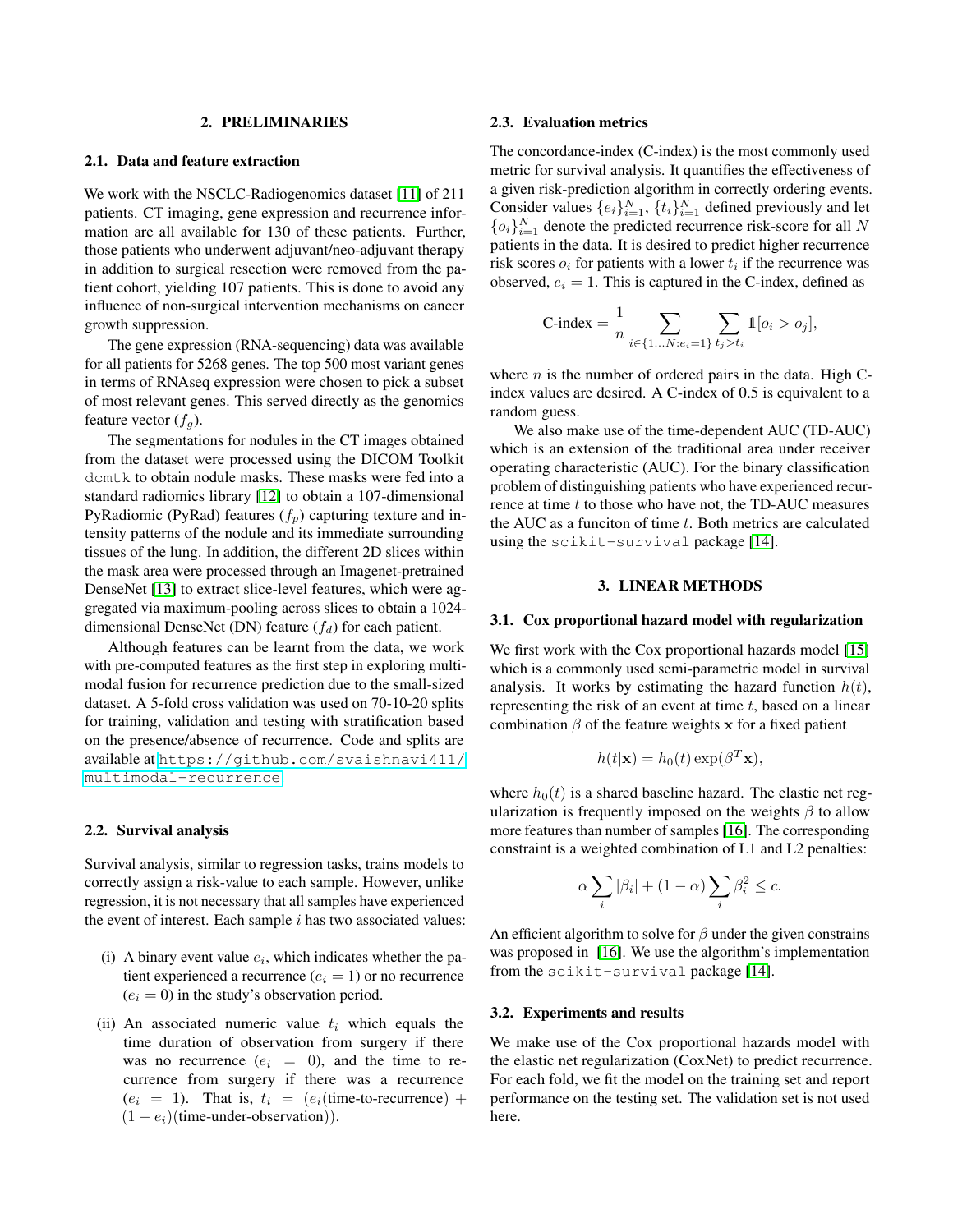<span id="page-2-0"></span>Table 1: Comparison of C-Index for linear and non-linear models across 5 folds, including genomics (G), pyradiomics (P), densenet (D), early fusion (EF), intermediate fusion (IF), late fusion (LF), block superdiagonal tensor fusion (BLOCK) and multimodal factorized higher-order pooling (MFH). The best C-index for each fold is shown in bold.

(a) Linear models.

| Fold 1 | Fold 2 | Fold 3 | Fold 4 | Fold 5 |
|--------|--------|--------|--------|--------|
| 0.52   | 0.45   | 0.60   | 0.72   | 0.75   |
| 0.46   | 0.39   | 0.30   | 0.37   | 0.80   |
| 0.53   | 0.49   | 0.44   | 0.65   | 0.52   |
| 0.41   | 0.36   | 0.46   | 0.57   | 0.81   |
| 0.41   | 0.42   | 0.49   | 0.60   | 0.81   |
| 0.53   | 0.46   | 0.60   | 0.80   | 0.77   |
| 0.49   | 0.50   | 0.55   | 0.82   | 0.59   |
| 0.43   | 0.37   | 0.47   | 0.61   | 0.82   |
| 0.46   | 0.46   | 0.51   | 0.81   | 0.60   |
|        |        |        |        |        |

To set the baseline performance of individual modalities, the 500-*d*, 107-*d* and 1024-*d* features corresponding to genomics, pyradiomics and densenet are fed directly to the CoxNet. We work with two fusion techniques - (i) early fusion  $(f_1, f_2, \ldots, f_n)$ , where a concatenation of all the features  $f_1, f_2, \ldots, f_n$  are fed to the CoxNet, and (ii) late fusion  $(f_1, f_2, \ldots, f_n)$ , where models corresponding to features  $f_1, f_2, \ldots, f_n$  are trained and the output risks are aggregated. These are employed on combinations of  $(f_q, f_p)$ ,  $(f_q, f_d)$  and  $(f_g, f_p, f_d)$ .

The C-index values are reported in Table [1\(](#page-2-0)a). We make the following observations. For folds 1 through 3, the performance of the single modality models are poor, which result in a poor performance of the fusion methods as well. This poor performance could be attributed to the mismatched statistics of data between the training and testing sets for these folds, since the dataset is small.

The C-index values for corresponding to  $f<sub>g</sub>$  and  $f<sub>d</sub>$  are moderately high for fold 4, while those of  $f<sub>q</sub>$  and  $f<sub>p</sub>$  are good for fold 5. The fusion of these modalities further improves the C-index by 10% in fold 4 but only 2% in fold 5.

To further understand the utility of fusion, the timedependent AUCs are plotted in Fig. [2](#page-3-0) for early fusion models for folds 4 and 5 in columns (a) and (b) respectively. In fold 4, the early fusion of  $f_q$  and  $f_d$  results in the model learning better weights across time which outperform the best single modality models. In fold 5, the model gets contrasting signals from different models and chooses a middle path for the time frame close to 1000 days from surgery. Across these folds, there does not exist one feature which consistently outperforms the rest. This demonstrates the potential of fusion.

While folds 4 and 5 show promise, a linear fusion methodology does not allow for more complex connections to be explored between the different modality features, which could potentially result in better fusion models. Thus, we explore neural networks for fusion and prediction in the next section.

| Method   | Fold 1 | Fold 2 | Fold 3 | Fold 4 | Fold 5 |
|----------|--------|--------|--------|--------|--------|
| MLP(G)   | 0.52   | 0.43   | 0.64   | 0.50   | 0.64   |
| MLP(P)   | 0.55   | 0.43   | 0.28   | 0.68   | 0.47   |
| MLP(D)   | 0.41   | 0.65   | 0.74   | 0.25   | 0.46   |
| IF(G, P) | 0.60   | 0.42.  | 0.32   | 0.72   | 0.63   |

LF(G, P)  $\begin{array}{|l} 0.51 \quad 0.57 \quad 0.75 \quad 0.42 \quad 0.83 \end{array}$ IF(G, D) 0.50 0.50 0.50 0.50 0.50 LF(G, D)  $\begin{array}{|l} 0.46 \quad 0.50 \quad 0.32 \quad 0.46 \quad 0.29 \end{array}$ BLOCK(G, P) 0.57 0.43 0.30 0.63 0.36 MFH(G, P)  $\vert 0.50 \vert 0.50 \vert 0.50 \vert 0.50 \vert 0.50 \vert 0.50$  $BLOCK(G, D)$  0.60 0.52 0.73 0.77 0.72 MFH(G, D) | 0.56 0.52 0.51 0.34 0.76

(b) Non-linear models.

# 4. NON-LINEAR METHODS

#### <span id="page-2-1"></span>4.1. Neural networks

In contrast to Cox proportional models which work on linear combinations of the feature weights x, non-linear methods allow more complex relations to be learnt. To set the non-linear baseline, we first train single modality multi-layer perceptrons (MLPs) which take as input the corresponding single modality feature and return the recurrence-risk for each patient. We then investigate four different methods of fusion. Two of these are multi-stream MLPs: intermediate fusion MLP (IF)

$$
f'_g = F^{256:64}(F^{500:256}(f_g)); \ f'_d = F^{256:64}(F^{1024:256}(f_d));
$$
  

$$
f'_p = F^{107:64}(f_p); \ \ \text{IF}(f_x, f_y) = F^{64:1}(F^{128:64}([f'_x, f'_y])),
$$

and late fusion MLP (LF)

$$
f''_x = F^{64:1}(f'_x); \ \ \text{LF}(f_x, f_y) = F^{2:1}([f'_x, f'_y]),
$$

and the two other methods replace the concatenation step in intermediate fusion (IF) above with multimodal factorized high-order pooling, MFH  $(f_x, f_y) = F_0^{l:64}([z_0, z_0 : z_1]))$ where

$$
z_0 = F_1^{64:l}(f'_x) \cdot F_2^{256:l}(f'_y); \ z_1 = F_3^{64:l}(f'_x) \cdot F_4^{256:l}(f'_y);
$$

and block superdiagonal tensor fusion,  $\text{BLOCK}(f_x, f_y) =$ 

$$
ReLU((\sum_{r=1}^{R} D_r \times X_r \times Y_r \times T_r) \times f'_x \times f'_y),
$$

where  $F^{d_{\text{in}}: d_{\text{out}}}$  represents a fully connected layer with  $d_{\text{in}}$  input channels and  $d_{\text{out}}$  output channels followed by a rectified linear unit (ReLU).  $f_x$  and  $f_y$  can refer to any of the three features  $f_g, f_p$  and  $f_d$ .  $[x, y]$  denotes concatenation.  $D_r, X_r, Y_r, T_r$ are the different tensors for the  $R$  rank filter decomposition. The default values of  $l = 1200$  and  $R = 15$  were used.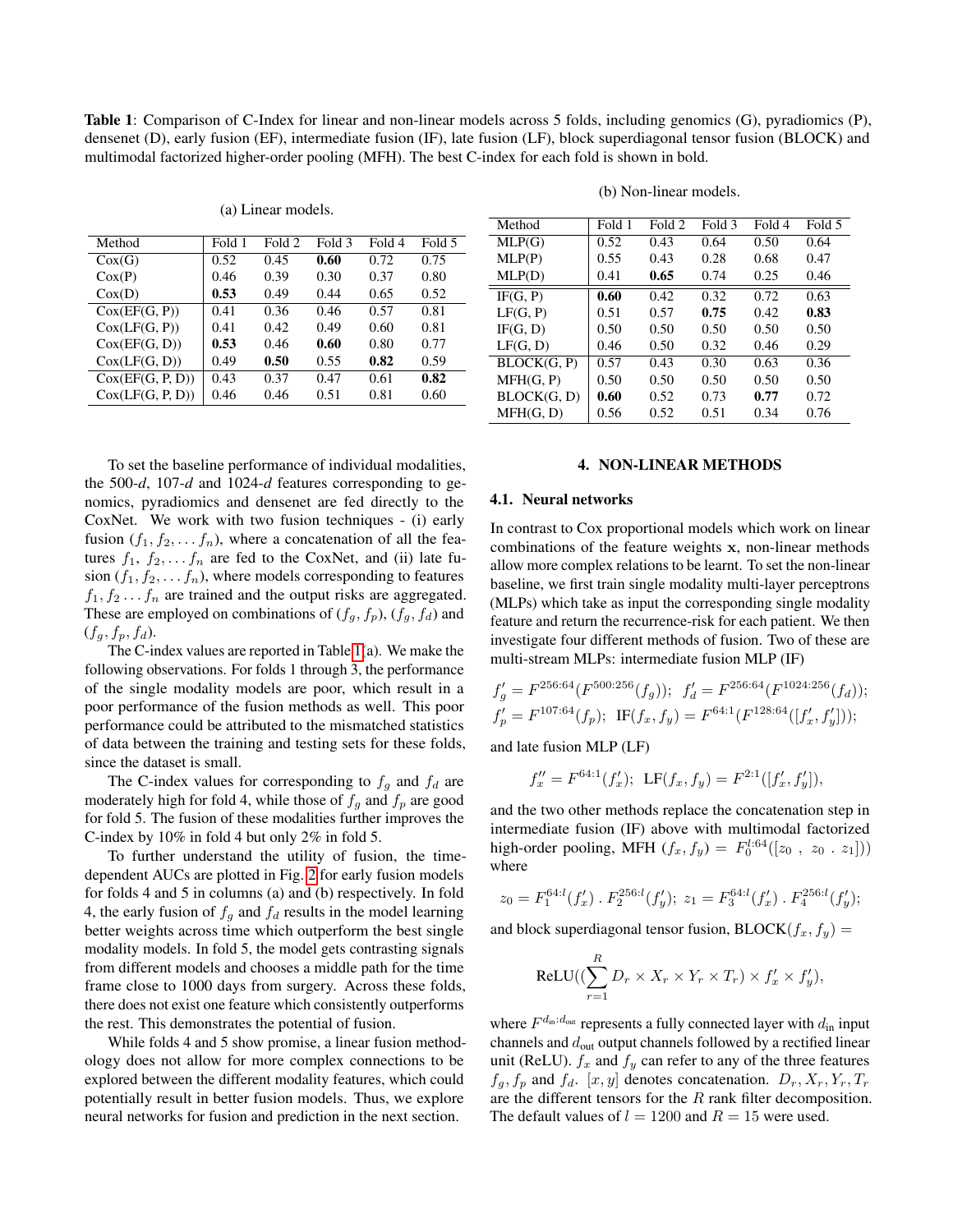<span id="page-3-0"></span>

Fig. 2: Time Depending AUCs. (a) Fold 4, linear (b) Fold 5, linear, and (c) Fold 5, non-linear. Top row: Single modality, bottom row: fusion models with single modality curves grayed out for comparison. Accompanying number quantifies the mean AUC.

The fusion models MFH and BLOCK [\[10\]](#page-4-9) are adapted from visual question answering tasks which have a similar setup of imaging and accompanying information (text) and the objective is to combine information effectively.

To train the networks, ranking based loss functions focus on order and are better-suited for the our prediction task compared to regression lossses. Several such loss functions have been proposed, including list-based losses and pairwise losses [\[17\]](#page-4-16). In our experiments, we found the following pairwise loss function on features  $x$  and event times  $y$  to yield the best empirical results:

$$
\mathcal{L}(x, y) = \sum_{i} \sum_{j: y_j > y_i} \log(1 + \exp(f(x_j) - f(x_i))).
$$

#### 4.2. Experiments and results

The different models in Section [4.1](#page-2-1) are trained with stochastic gradient descent at a learning rate of 0.001 with early stopping and a dropout with probability  $p = 0.25$ . The best L2 weight decay is chosen via hyperparameter tuning. Each setting is run with multiple initializations, and the best performing method and hyperparameter are chosen based on the validation set's C-index metric. Initializations which resulted in early stopping prior to any learning (i.e. number of backpropagation steps < 1000) were discarded.

From the C-index metrics across different folds in Table [1](#page-2-0) (b), we find that the network finds it difficult to learn good prediction functions for single modalities. This is likely due to overfitting on the small datasets despite early stopping and dropout regularization. The fusion methods sometimes perform better than the single modalities. The timedependent AUC in Fig[.2](#page-3-0) (c) corresponds to Fold 5. Comparing to Fig[.2](#page-3-0) (b), we note a lower curve for the neural network setting. The VQA fusion techniques, also plotted, are unable to sufficiently improve performance, possibly also due to overfitting due to the large number of parameters that need to be tuned from a small dataset.

#### 5. CONCLUSIONS

Through experiments on the dataset of 107 patients, we demonstrated the potential of multimodal fusion for recurrence prediction using early and late fusion with Cox proportional hazards model. Our observation that different modalities perform better in different settings highlights the opportunity to improve prediction through multi-modality fusion. We did not, however, find a particular method which outperforms the others across all folds. Neural network methods were found to be harder to generalize when trained on the small dataset.

Transfer learning from single-modality datasets could help to better train multimodal fusion networks; this is an interesting direction for future research. Multi-stage fusion mimicking biological interactions between imaging and genomics in a structured manner is also of interest in further investigations. Additionally, the availability of more paired datasets would be necessary for more rigorous analyses and comparisons.

#### 6. ACKNOWLEDGMENT

The authors would like to thank Deepta Rajan (IBM Research, Almaden) for useful discussions and suggestions.